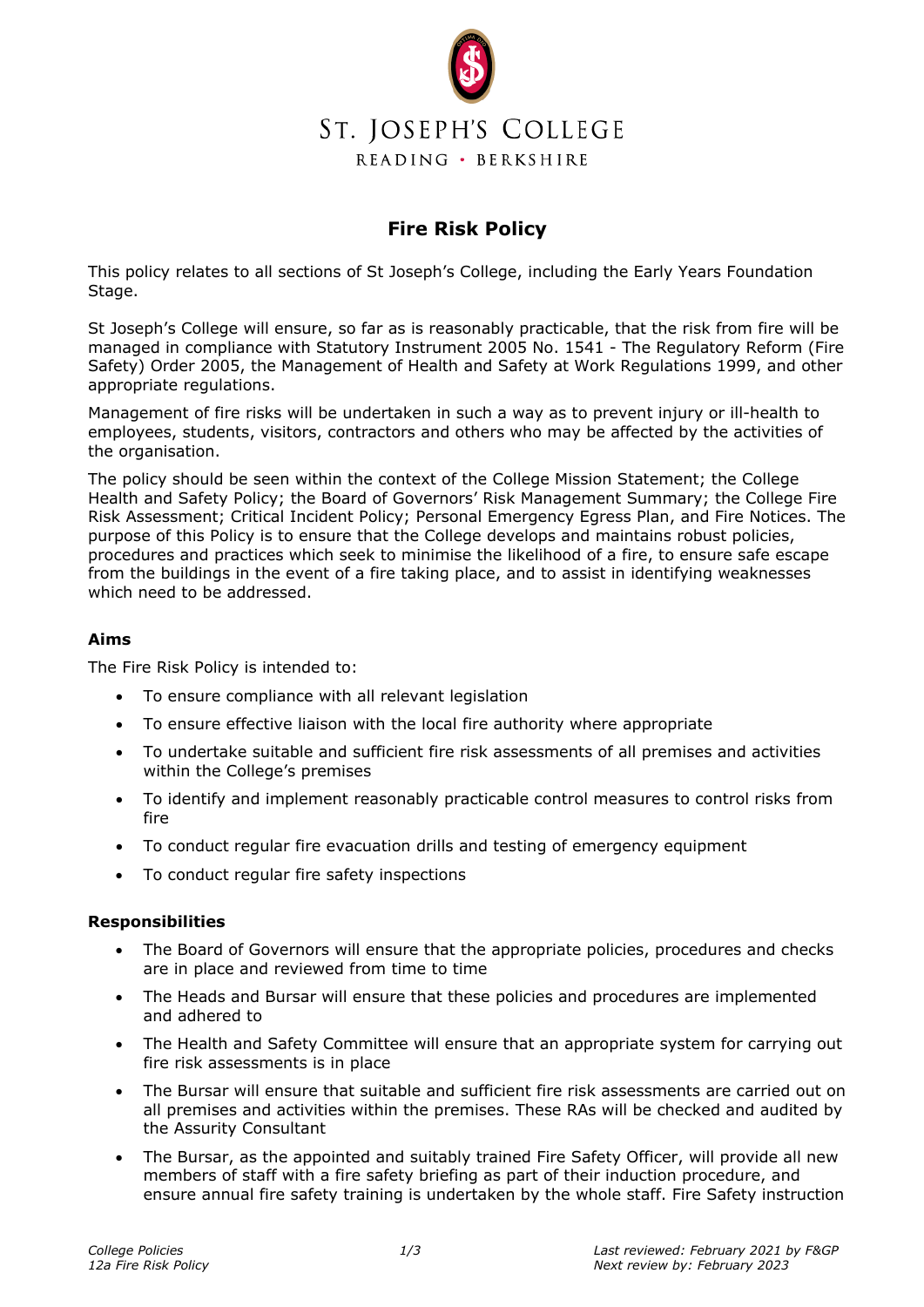

is provided on the Educare online service to which all staff will be directed, automatically, annually

- The Office Manager will ensure that non-school hirers of the College premises receive fire safety instructions prior to the commencement of hiring
- The Bursar, Deputy Head Prep and Deputy Head Pastoral will ensure that fire practices are conducted, to effectively prove evacuation procedures, at appropriate intervals, but at least termly and are recorded and retained
- Heads of Department will ensure that action plans, fire precautions and evacuation procedures, resulting from fire risk assessments, are implemented, that fire escape routes within their areas of responsibility are kept unobstructed, and that control measures for controlling the risk from fire are maintained
- Those with pastoral responsibility for any site users with disabilities will ensure that appropriate Personal Emergency Egress Plans have been prepared and disseminated as required
- The Estates Bursar will ensure that inspections and tests on fire detection and alarm systems are carried out termly, on contract and recorded on control measures to ensure their continued effectiveness
- The Estates Bursar will carry out a weekly test of the Fire Alarm system at 0745hrs each Wednesday
- The Estates Bursar will ensure that fire fighting equipment is adequate, and is regularly inspected and maintained on an annual basis, and those inspections recorded. All fire fighting equipment is to be labelled with the date of last inspection
- Employees, pupils, visitors, contractors and others will ensure they participate as requested in the fire risk assessment process and will ensure they comply with the arrangements made to control risks from fire hazards. Emergency procedures are detailed on the rear of all visitors passes issued on arrival

## **Procedures**

The following procedures should be followed by all occupants in the event of a Fire or Emergency:

- If you discover a fire or emergency situation, it is important to spread the word urgently, but calmly. Shout FIRE or EMERGENCY until you have set off the alarm by breaking the glass of one of the red boxes on the walls of the College. The whereabouts of the nearest call point is detailed in most rooms. This will sound the alarms throughout the College. The alarm may also sound automatically, as a result of the automatic detectors installed throughout the College. The alarm system will automatically inform the Fire Brigade.
- Vacate the building by the nearest safe escape route and assemble on the Athletics Field to the West of the campus. This is the single official assembly point for the entire site, and is automatically illuminated during an emergency evacuation. Hirers/contractors should assemble in separate groups in the vicinity of the area designated for 'staff and visitors'. If it is safe to do so, make sure that any electrical power point switches and light switches are switched off, and close any doors and windows, since this will delay the spread of fire. Those responsible for leading children across the front of the Senior School building and Broad Oak House should be reminded of the need to be aware of vehicles entering the front gate. Gates will be manned by Fire Wardens.